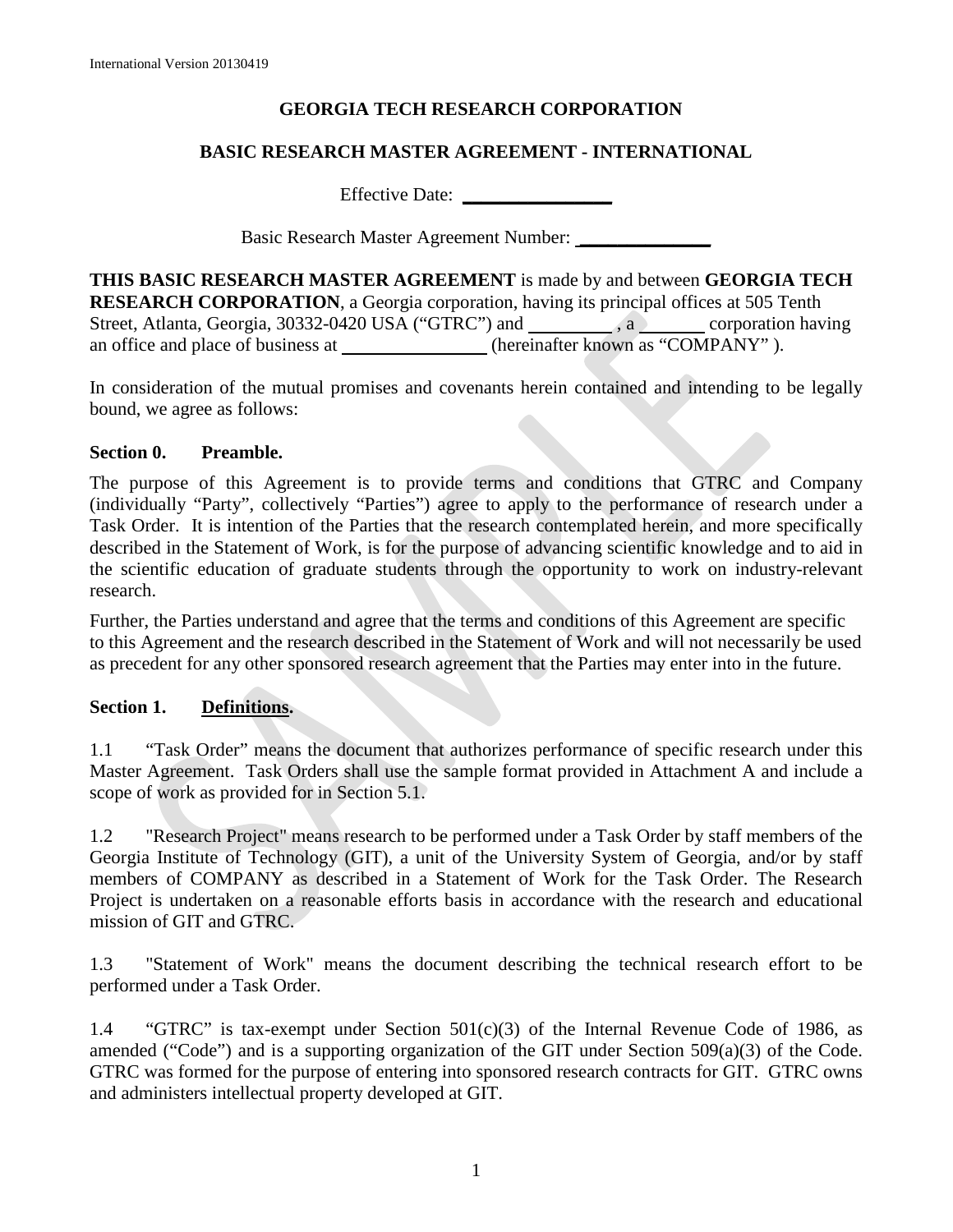1.5 "Staff Members of GTRC" means employees, independent contractors, subcontractors, consultants, student assistants, and students of GTRC and GIT.

1.6 "Staff Members of COMPANY" means employees, independent contractors, subcontractors, and consultants of COMPANY.

1.7 "Project Intellectual Property" means any intellectual property, including, without limitation, any inventions, improvements and discoveries, including all computer software, works, material and data, whether protectable by patent, or copyright, created and/or first reduced to practice in the course of performance of work under a Task Order or other work performed under this Agreement.

1.8 "Background Intellectual Property" means all GTRC, COMPANY, and third party intellectual property, including but not limited to inventions, patents, trademarks, copyrights, computer software, and tangible analysis techniques created and/or first reduced to practice prior to or outside the scope of this Agreement or any Task Order.

1.9 "GTRC Sole Intellectual Property" means individually and collectively all Project Intellectual Property that is created and/or first reduced to practice solely by GTRC Staff Members.

1.10 "COMPANY Sole Intellectual Property" means individually and collectively all Project Intellectual Property that is created and/or first reduced to practice solely by COMPANY Staff Members.

1.11 "Joint Intellectual Property" means individually and collectively all Project Intellectual Property which is created and/or first reduced to practice jointly by Staff Members of GTRC and COMPANY.

1.12 "Field of Use" means

1.13 "Proprietary Information" means any data or information having commercial value which may include but not be limited to data, data bases, product plans, strategies, forecasts, research procedures, marketing techniques and materials, customer names and other information related to customers, price-lists, pricing policies and financial information which the Parties consider sensitive and which is not generally known to the public.

# **Section 2. Term.**

2.1 The term of this Agreement is \_\_\_\_ (\_) years from the Effective Date and may be renewed by written agreement of the Parties. Each Task Order under this Agreement shall indicate the term of such project. To the extent that a particular Task Order continues beyond the expiration date of this Agreement, this Agreement shall be automatically extended to be co-terminous with respect to such Task Order only.

# **Section 3. Compensation and Expenses; Contract Cost Limitation.**

3.1 The cost limitation for each Task Order shall be specified in the Task Order issued under this Agreement ("Contract Cost Limitation"). GTRC reserves the right to modify its direct and indirect rates effective July 1 each year.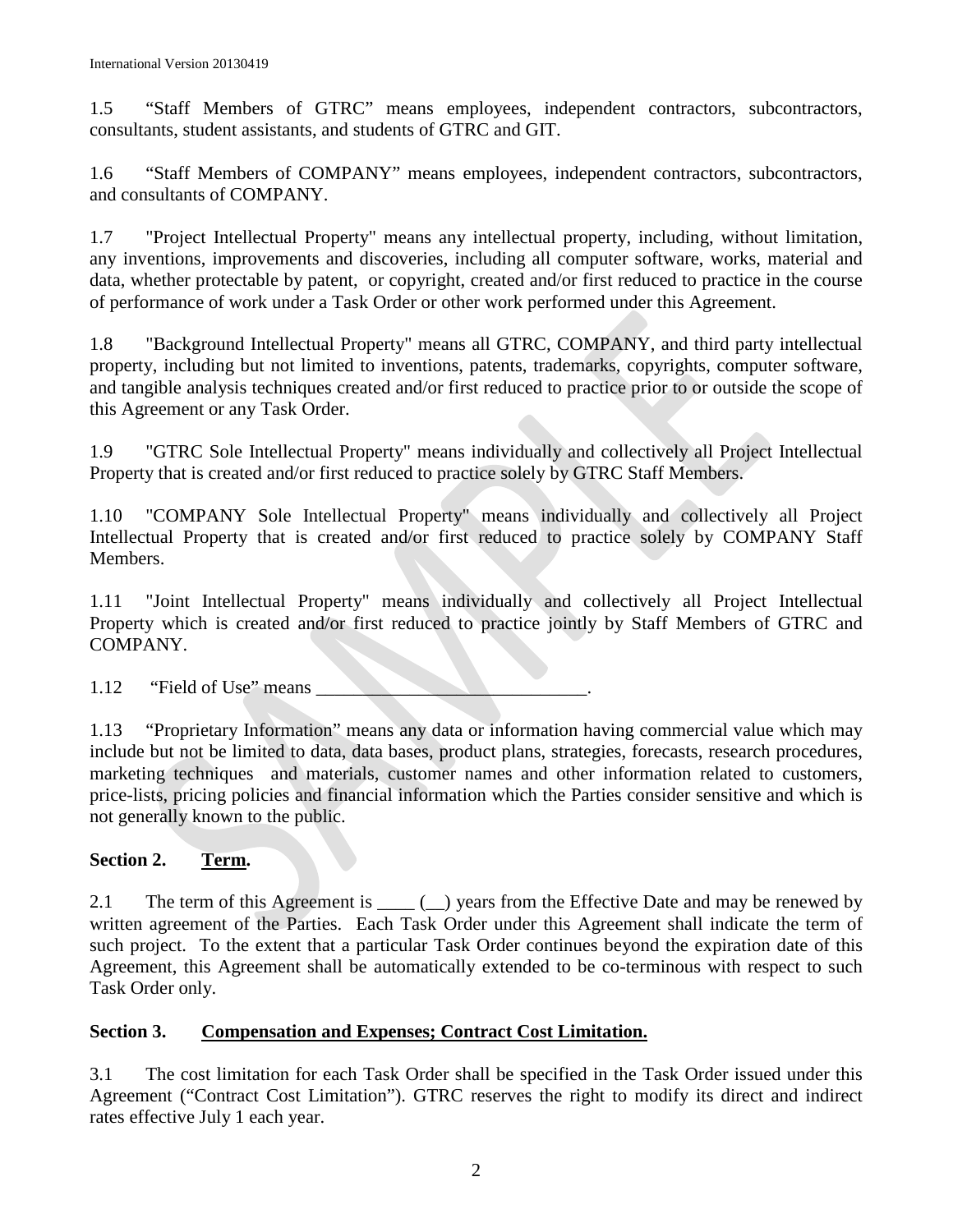3.2 For a period up to the term of this Agreement, as specified in Section 2.1, COMPANY will reimburse GTRC the actual direct and indirect costs incurred by GTRC in the performance of the Research Project up to the Contract Cost Limitation. COMPANY shall make all payments required to GTRC in United States Dollars (USD) in full and without any deductions of any kind, including but not limited to any withholding, transfer fees, duties or other such items. If any tax is imposed by any government or agency outside of the United States Government which must be paid by or for the account of GTRC with respect to, or deducted or withheld in any form from, any amount payable by COMPANY to GTRC, then the amount payable by the COMPANY to GTRC shall be increased such that the amount received by GTRC after such deduction or withholding is equal to the amount invoiced by GTRC as if no such deduction or withholding was made from the gross amount.

3.3 For each Task Order, COMPANY shall make an advance payment of \_\_\_\_ (\_\_%) of the Contract Cost Limitation, as defined in the Task Order. The advance payment shall be applied towards payment of the final invoice. On a monthly basis thereafter, GTRC will submit its invoices to COMPANY for the previous month's work, including direct and indirect costs. COMPANY agrees to pay each invoice within thirty (30) days of the invoice date. Any invoice not paid within thirty (30) days of the invoice date will be considered delinquent and subject to one and one-half percent (1.5%) per month fee for each month or fraction thereof, until payment is received.

| <b>COMPANY</b>                   |  |
|----------------------------------|--|
| <b>BILLING ADDRESS:</b>          |  |
|                                  |  |
|                                  |  |
|                                  |  |
| <b>Attention:</b>                |  |
| <b>Title:</b>                    |  |
| <b>Phone Number:</b>             |  |
| <b>FAX Number:</b>               |  |
| <b>Billing Reference Number:</b> |  |

3.4 COMPANY agrees to pay up to the Contract Cost Limitation specified in each Task Order. GTRC will not invoice COMPANY for any amount in excess of the Contract Cost Limitation for a Task Order without first obtaining COMPANY'S approval. COMPANY will make payments to:

GEORGIA TECH RESEARCH CORPORATION P. 0. Box 100117 Atlanta, Georgia 30384-0117

*For electronic payments:*  Georgia Tech Research Corporation c/o Bank of America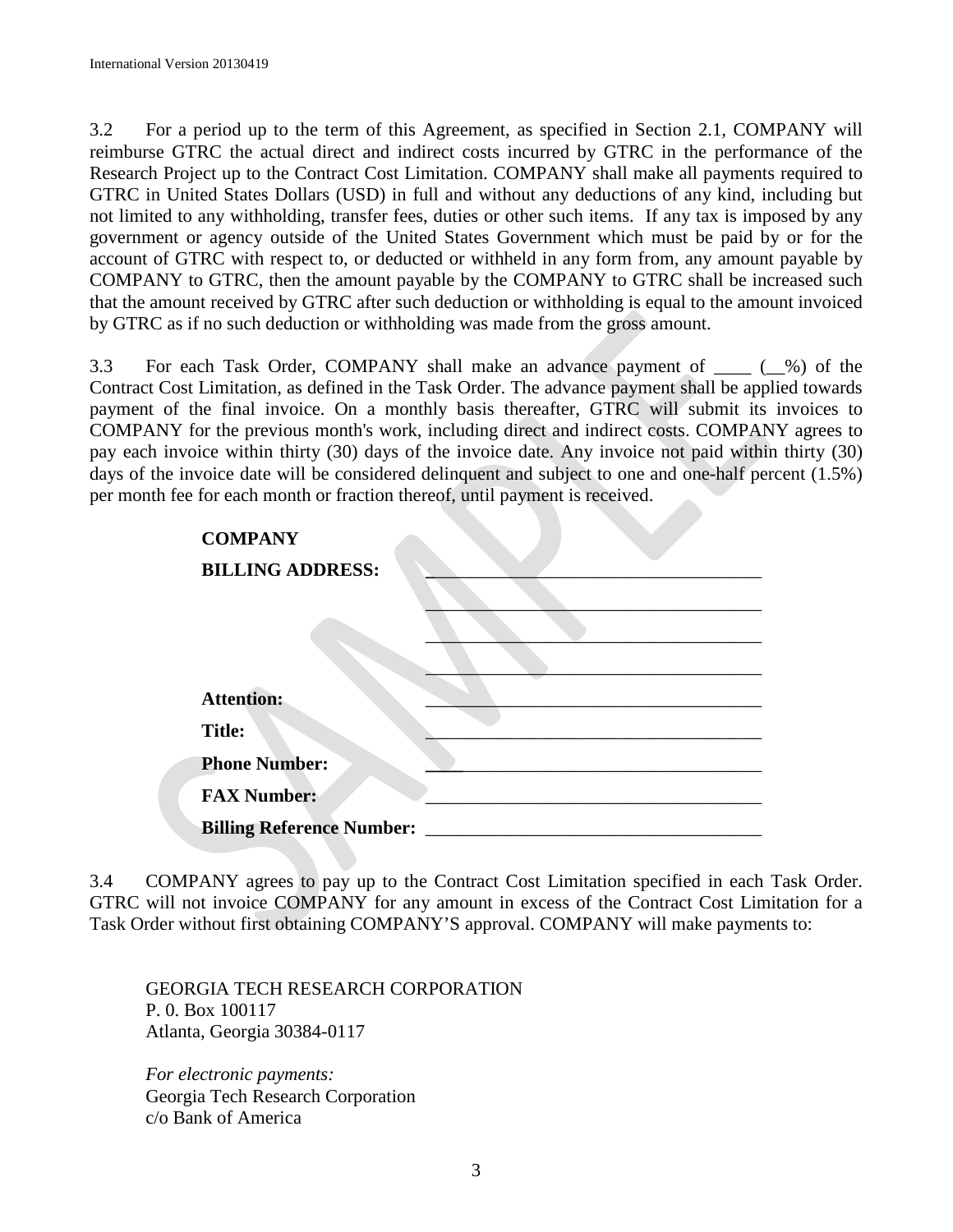600 Peachtree Street, NE Atlanta, GA 30308 USA Account No. 0100825661 SWIFT Code: BOFAUS3N ABA No. 061000052

3.5 GTRC may choose to discontinue performance under any Task Order if COMPANY fails to pay any GTRC invoice within the time specified above. GTRC will not be obligated to incur costs in excess of the Contract Cost Limitation for each Task Order.

# **Section 4. Reports.**

4.1 For each Task Order, GTRC will provide COMPANY a final report summarizing the results.

# **Section 5. Task Order Authorization.**

5.1 Each Task Order for performance of a Research Project conducted under this Agreement shall be substantially in the form of the template Task Order, attached hereto as 'Attachment A'.

5.2 GTRC shall provide a completed and signed copy of each Task Order to the COMPANY contractual contact identified in Section 17 for authorization of the Task Order. Upon receipt of authorization, GTRC shall allocate the appropriate funds and proceed with the Research Project. Authorization by COMPANY of a Task Order shall constitute authorization of the entire scope and yearly funding of that Task Order.

5.3 Any changes to the Research Project that significantly alter the scope of the research, alter the deliverables, or affect the yearly budget of the Research Project shall require a change to the Task Order and reauthorization by COMPANY.

# **Section 6. Publicity.**

6.1 Each Party agrees not to authorize or commission the publication of any promotional materials containing any reference to the other Party without the prior written approval of the other Party; provided however that, GTRC and GIT may include COMPANY'S name and Research Project title in listings of research sponsors. The provisions of this Section shall survive termination of this Agreement.

# **Section 7. Proprietary Information and Confidentiality**

7.1 In the course of performing under this Agreement, COMPANY may disclose to GTRC COMPANY Proprietary Information, and GTRC may disclose to COMPANY GTRC Proprietary Information pursuant to proposing to or soliciting from the other Party research proposals and performing Research Projects by one or more Parties as set forth in approved Task Orders (hereinafter referred to as "Purpose").

7.2 GTRC agrees to hold in confidence and not disclose any and all COMPANY Proprietary Information received from COMPANY hereunder. COMPANY agrees to hold in confidence and not disclose any and all GTRC Proprietary Information received from GTRC hereunder. The confidentiality obligations of each Party receiving Proprietary Information shall extend for three (3)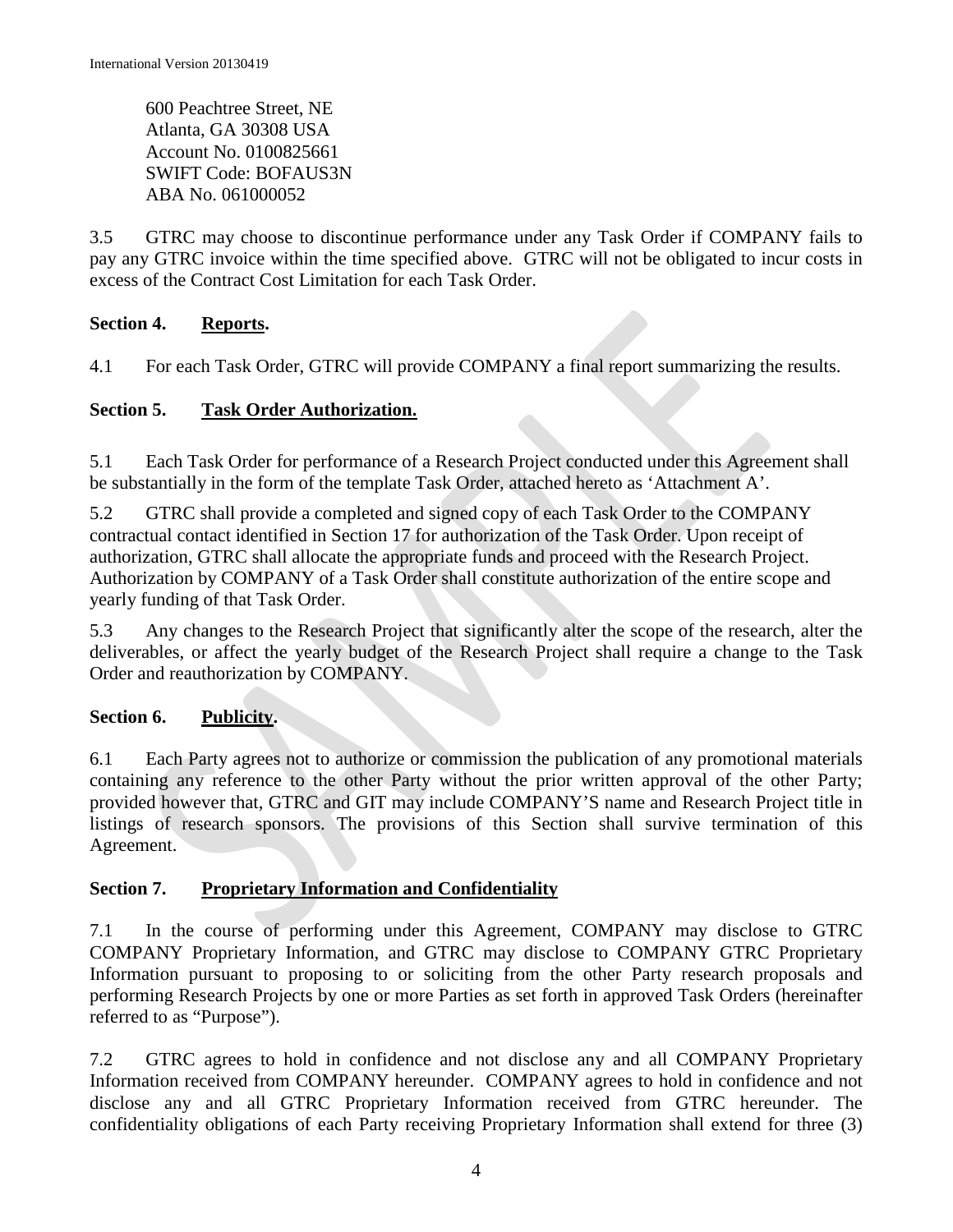years from the Effective Date of a Task Order. Unless otherwise permitted by this Agreement, each Party shall use the Proprietary Information only for and to the extent required to accomplish the Purpose under this Agreement. The Parties shall only disclose the Proprietary Information to those Staff Members that have a legitimate business need for such information and only for and to the extent required to accomplish the Purpose of this Agreement or to exercise the rights granted under this Agreement. Notwithstanding the foregoing, GTRC may disclose Proprietary Information to GIT provided that GIT is obligated to GTRC under terms at least as restrictive as those contained in this Agreement not to disclose Proprietary Information to any other third party. Either Party may disclose the other Party's Proprietary Information to its affiliates, contractors, and consultants that are under a written obligation of confidentiality no less restrictive than contained herein, to the extent necessary to accomplish the Purpose of this Agreement.

7.3. Written information exchanged hereunder shall be clearly marked with an appropriate stamp or legend "Proprietary Information." Markings such as "In Confidence", "Proprietary", "GTRC Use Only" or "COMPANY Use Only" shall be sufficient. Non-written information exchanged hereunder shall only be considered Proprietary Information if, at the time of such disclosure, the Proprietary Information being disclosed is identified as proprietary and the disclosing Party provides the receiving Party with a writing which clearly identifies the nature and content of the disclosed information within thirty (30) days after such disclosure.

7.4 Neither Party shall be liable to the other Party for the disclosure of Proprietary Information that:

| a.             | is published or otherwise in the public domain through no fault of                        |
|----------------|-------------------------------------------------------------------------------------------|
| b.             | the receiving Party; or<br>can be demonstrated by the receiving Party to have been in its |
|                | possession prior to receipt under this agreement; or                                      |
| $\mathbf{c}$ . | is obtained by the receiving Party without restriction from a third                       |
|                | party; or                                                                                 |
| $\mathbf{d}$ . | is independently developed by the receiving Party by individuals                          |
|                | who have not had either direct or indirect access to such<br>information; or              |
| e.             | is disclosed by the receiving Party to a third party with the                             |
|                | written approval of the disclosing Party without any restriction.                         |

7.5The receiving Party shall, at the disclosing Party's written request or upon expiration or upon termination of this Agreement, promptly return or destroy all materials, and/or samples furnished under this Agreement and issued Task Orders, including all copies thereof. The receiving shall have the right to retain one copy of such written information in its files for record purposes only.

7.6 In furnishing any information hereunder, the disclosing Party makes no warranty, guarantee or representation; either expressed or implied, as to its adequacy, accuracy, sufficiency or freedom from defects or that the use or reproduction of any information shall be free from any patent, trade secret, trademark or copyright infringement. The disclosing Party shall not be liable for damages of whatever kind or for any costs, expenses, risks, or liabilities as a result of the other Party's receipt or use of, or reliance on, any such information furnished hereunder.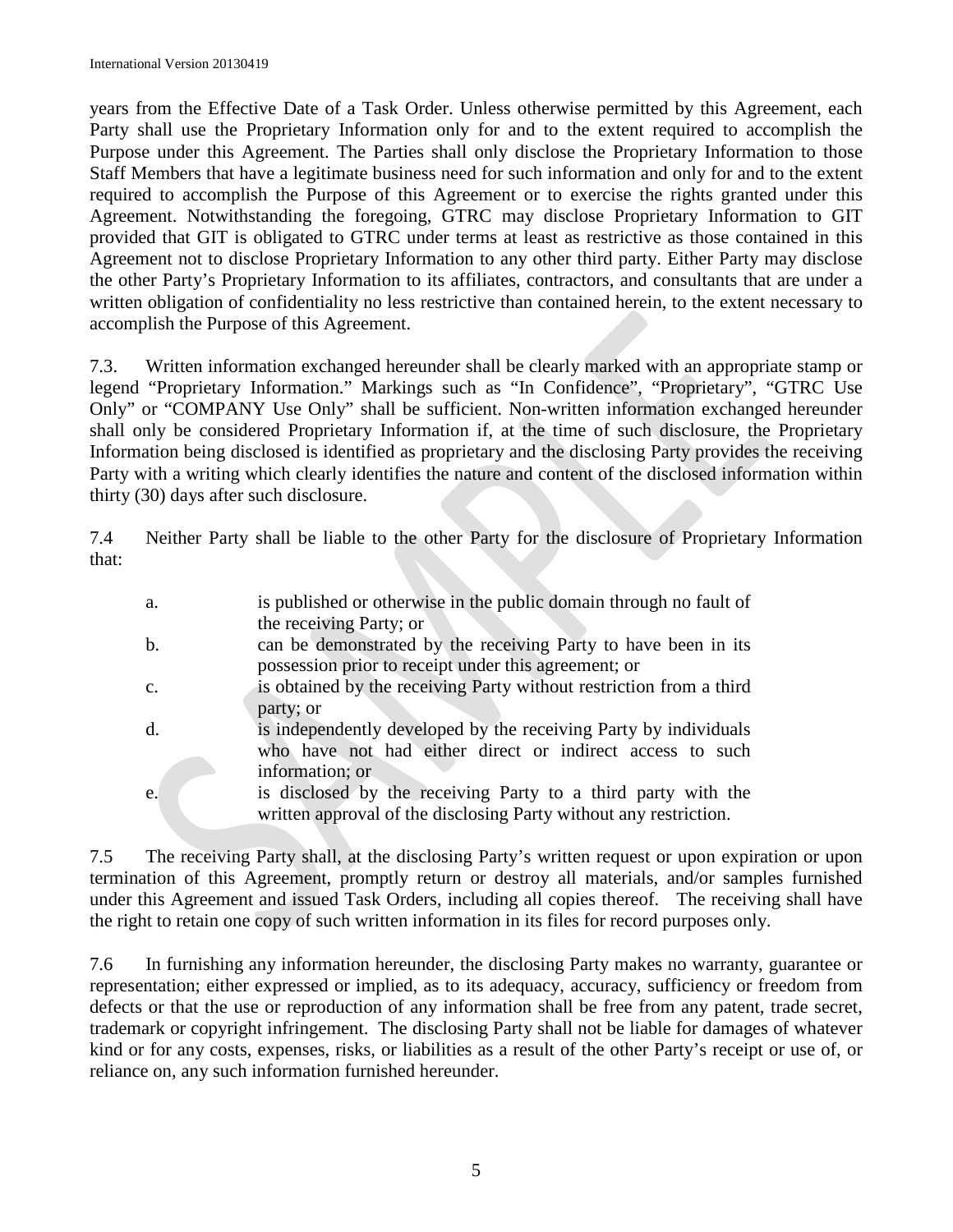## **Section 8. Intellectual Property.**

8.1 Intellectual Property Rights.

a. Background Intellectual Property Rights. All Background Intellectual Property is the separate intellectual property of COMPANY or GTRC, respectively, and is not affected by this Agreement. This Agreement shall not be construed as implying that either Party hereto shall have the right to use Background Intellectual Property of the other in connection with this Agreement, or any Task Order issued under this Agreement, except as otherwise provided in a Task Order.

b. GTRC Sole Intellectual Property Rights. All right, title and interest to all GTRC Sole Intellectual Property shall be owned solely and exclusively by and vest entirely in GTRC.

c. Company Sole Intellectual Property Rights. All right, title and interest to all COMPANY Sole Intellectual Property shall be owned solely and exclusively by and vest entirely in COMPANY.

d. Joint Intellectual Property Rights. All right, title and interest to all Joint Intellectual Property shall be jointly owned by GTRC and COMPANY.

e. Upon GTRC's receipt of a written invention disclosure describing any GTRC Sole Intellectual Property or Joint Intellectual Property developed under this Agreement, it shall notify COMPANY in writing and provide all available, pertinent information for evaluation by COMPANY.

8.2. Licensing Rights of Intellectual Property.

a. GTRC grants to COMPANY an option to negotiate an exclusive license, in the Field of Use and subject to any existing third party rights, to any GTRC Sole Intellectual Property and GTRC's rights in any Joint Intellectual Property. Any such license shall be negotiated in good faith on fair and reasonable terms by GTRC and COMPANY.

b. The period of COMPANY's option shall commence upon disclosure of the Project Intellectual Property and terminate six (6) months after disclosure of such Project Intellectual Property. COMPANY shall exercise its right by written notice to GTRC, prior to the expiration of the six (6) month term, of its desire to license such Project Intellectual Property. If COMPANY and GTRC do not execute a licensing agreement within three (3) months of COMPANY's written exercise of its option, GTRC shall be under no obligation to license such Project Intellectual Property to COMPANY.

c. Notwithstanding anything to the contrary contained herein, COMPANY hereby grants to GTRC and GTRC hereby reserves for itself and GIT and irrevocable, world-wide, fully-paid non-exclusive license in and to all GTRC Sole Intellectual Property and Joint Intellectual Property for educational and research and development purposes, whether alone or with a third party.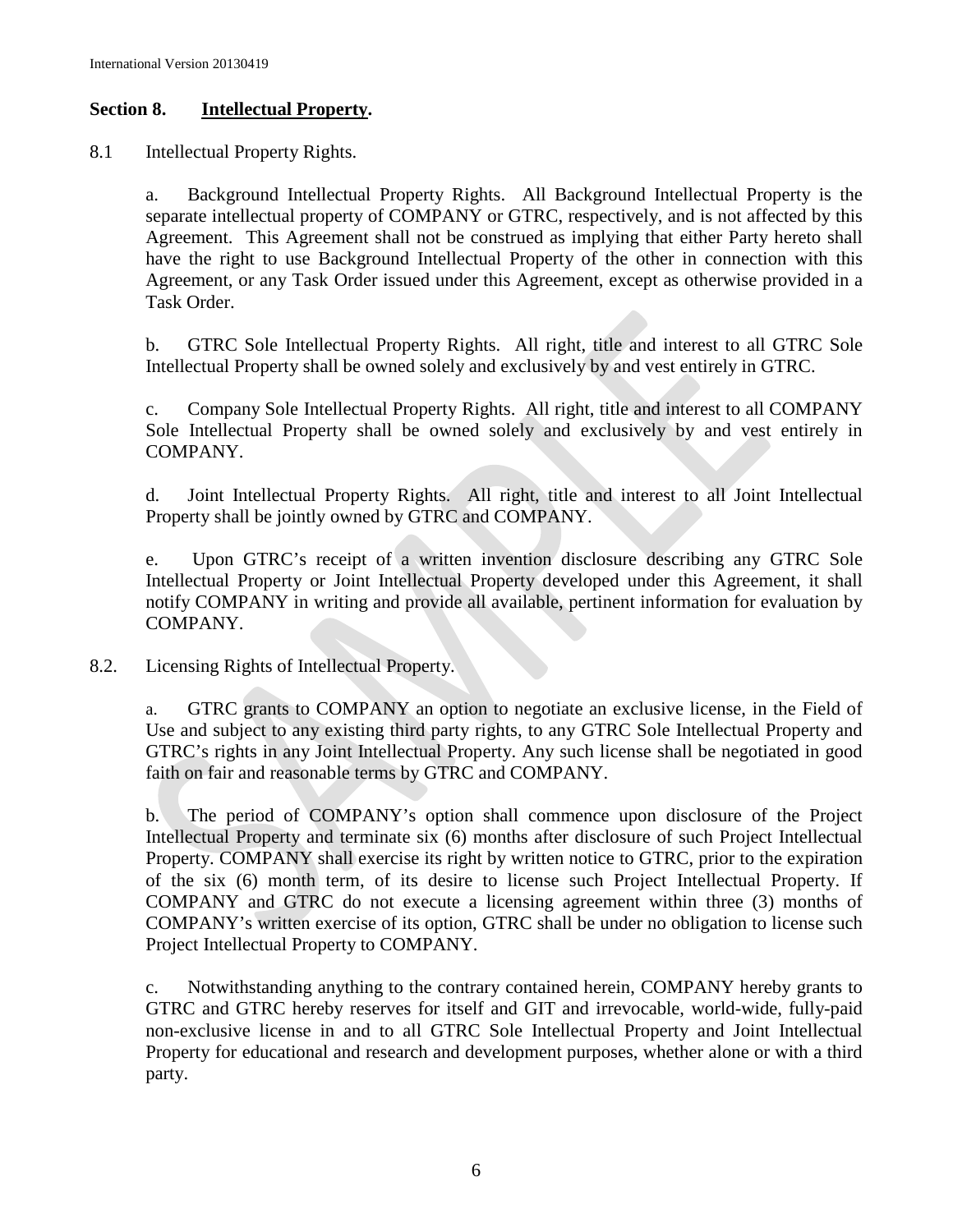d. Upon request, and via a separate confirmatory license, GTRC shall grant to COMPANY a non-exclusive, royalty-free license to any GTRC Sole Intellectual Property in accordance with the terms and conditions of said confirmatory license. The confirmatory license shall be substantially in the form the license attached hereto as Attachment B.

e. COMPANY hereby grants to GTRC a fully paid-up, royalty-free license under COMPANY Sole Intellectual Property first conceived or reduce to practice under this Research Agreement, to use such COMPANY Sole Intellectual Property solely for its own internal academic and research purposes.

f. Neither Party may invoke the Cooperative Research and Technology Enhancement (CREATE) Act of 2004, P.L. 108-453, with respect to any invention that is developed pursuant to this Agreement without the prior written consent of the other Party, such consent to include specific reference to the invention for which the benefits of the CREATE Act are claimed.

g. Nothing in this Section 8.2 to the contrary withstanding, any grant of intellectual property rights by GTRC to COMPANY hereunder, is specifically conditioned upon the compliance of such grant of intellectual property rights to applicable U.S. export control laws and regulations.

## **Section 9. Publication.**

9.1 GTRC and GIT may catalog and place reports of the Research Project in the GIT Library as to ensure that such results are available to the interested public, and GTRC and GIT may use any results non-proprietary to COMPANY in their research and educational programs. COMPANY recognizes that the results of the Research Project must be publishable and agrees that Staff Members engaged in the Research Project shall be permitted to present at symposia, national or regional professional meetings, and to publish in journals, theses or dissertations, or otherwise of their own choosing, the results of the Research Project. GTRC will give COMPANY an opportunity for thirty (30) days prior to the proposed submission of any publication or presentation to review such publication and, if necessary, request GTRC to delete any reference to COMPANY'S Proprietary Information included in the publication or presentation. Furthermore, COMPANY shall have the right to request a delay in publication for up to thirty (30) additional days, if necessary, to allow for filing of patents by the appropriate Party if such publication contains patentable subject matter. The right of review COMPANY has under this Section 8 shall terminate twelve (12) months from completion of the Research Project. In no event shall any of COMPANY'S Proprietary Information be included in any publication without written authorization from COMPANY.

## **Section 10. Indemnity.**

10.1 COMPANY agrees to and does hereby indemnify, hold harmless and save from liability GTRC, Staff Members of GTRC, and the Board of Regents of the University System of Georgia, including their officers, and employees from and against any and all claims, demands and actions arising out of or relating to COMPANY'S commercial use of intellectual property which may be licensed to COMPANY under Section 8 of this Agreement.

## **Section 11. Disclaimer.**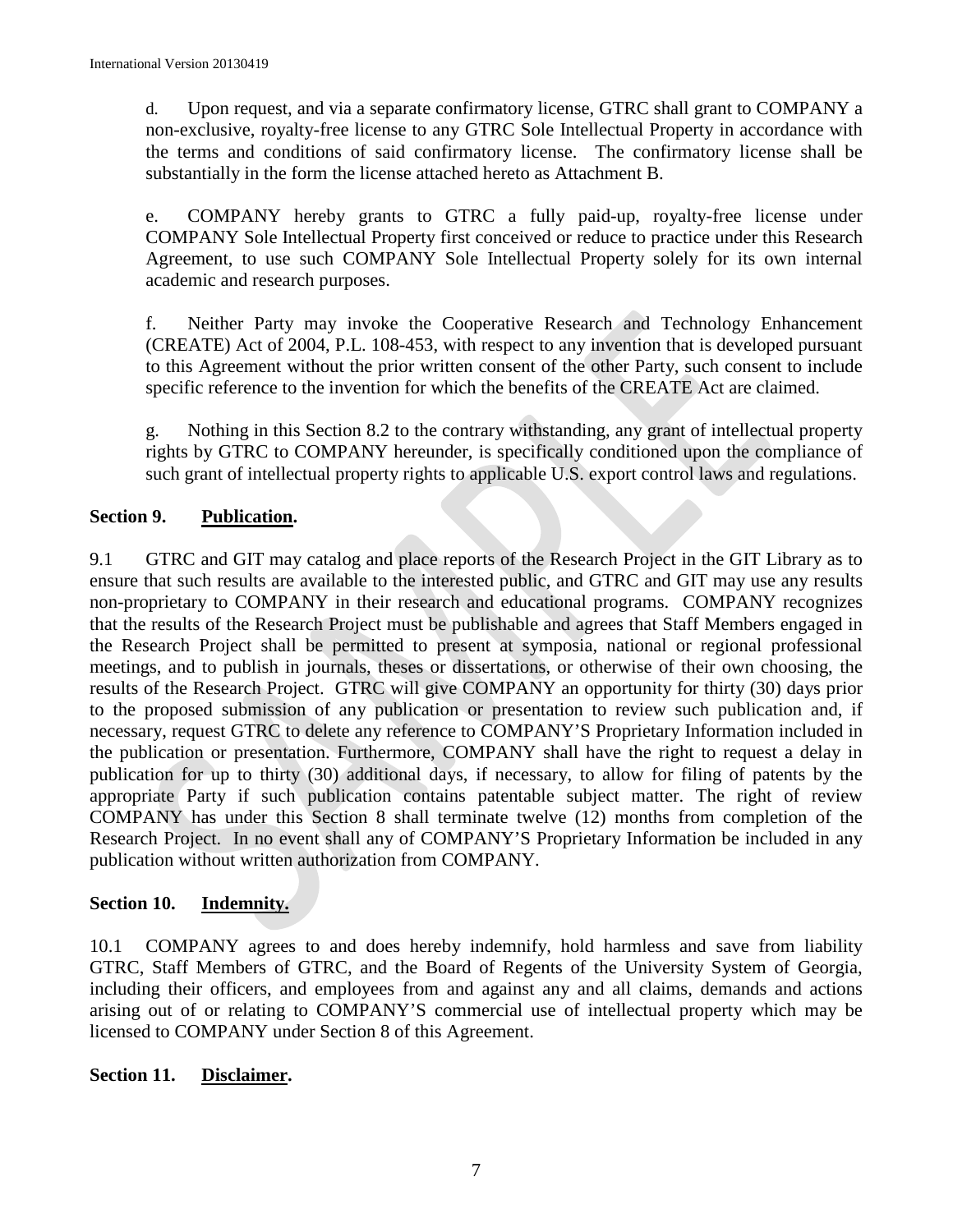11.1 GTRC AND GIT DISCLAIM ANY AND ALL WARRANTIES BOTH EXPRESS AND IMPLIED WITH RESPECT TO THE RESEARCH TO BE PERFORMED HEREUNDER AND ANY DELIVERABLES RESULTING THEREFROM, INCLUDING THEIR CONDITION, CONFORMITY TO ANY REPRESENTATION OR DESCRIPTION, THE EXISTENCE OF ANY LATENT OR PATENT DEFECTS THEREIN, THEIR MERCHANTABILITY OR FITNESS FOR A PARTICULAR USE OR PURPOSE, VALIDITY OF ANY INTELLECTUAL PROPERTY RIGHTS OR CLAIMS, OR NONINFRINGEMENT OF ANY THIRD PARTY INTELLECTUAL PROPERTY RIGHTS.

## **Section 12. Limitation of Liability.**

12.1 The cumulative liability of GTRC to COMPANY for all claims, demands or actions arising out of or relating to this Agreement, the Research Project to be performed hereunder and any deliverables resulting therefrom, will not exceed the total amount paid to GTRC hereunder during the twelve (12) months immediately preceding such claim, demand or action. Without limiting the foregoing, in no event shall GTRC be liable for any business expense, machine down time, loss of profits, any incidental, special, exemplary or consequential damages, or any claims or demands brought against COMPANY or COMPANY'S customers even if GTRC has been advised of the possibility of such claims and demands. The foregoing limitation of liability will survive any termination of this Agreement and will apply without regard to any other provision of this Agreement that may have been breached or have been proven ineffective.

## **Section 13. Termination.**

13.1 COMPANY may terminate any Task Order hereunder for any reason upon thirty (30) days written notice to GTRC. Notwithstanding the foregoing, no Task Order shall terminate prior to the expiration of an academic semester if such written termination was for convenience.

13.2 GTRC may terminate this Master Agreement or any Task Order hereunder upon thirty (30) days prior written notice in the event (i) that GTRC determines that continued performance of this Master Agreement could jeopardize its continued tax-exempt status under the Code or result in a violation of any tax covenants made by GTRC in connection with the issuance of tax-exempt bonds, (ii) that GTRC's compliance with applicable policies, laws and regulations preclude performance under this Agreement, (iii) of a material breach by COMPANY of any term or provision hereof, provided such breach remains uncured at the end of said thirty (30) day period, or (iv) of a Force Majeure event (as defined below) precludes performance of the obligations set forth in this Agreement. A Force Majeure event shall mean fire, flood, explosion, lightning, windstorm, earthquake, discontinuity in the supply of power, governmental interference (beyond the control of the parties), civil commotion, riot, war, strikes, labor disturbance, transportation difficulties, labor shortage or any other cause beyond its reasonable control. Such notice of a breach shall include a reasonable description of the facts surrounding the alleged breach and a proposed course of action to cure said breach.

13.3 COMPANY shall pay GTRC any costs which have accrued or been encumbered on any Task Order up to the actual date of termination under this Section and shall not be relieved of the obligation to pay such costs because of termination under this Section.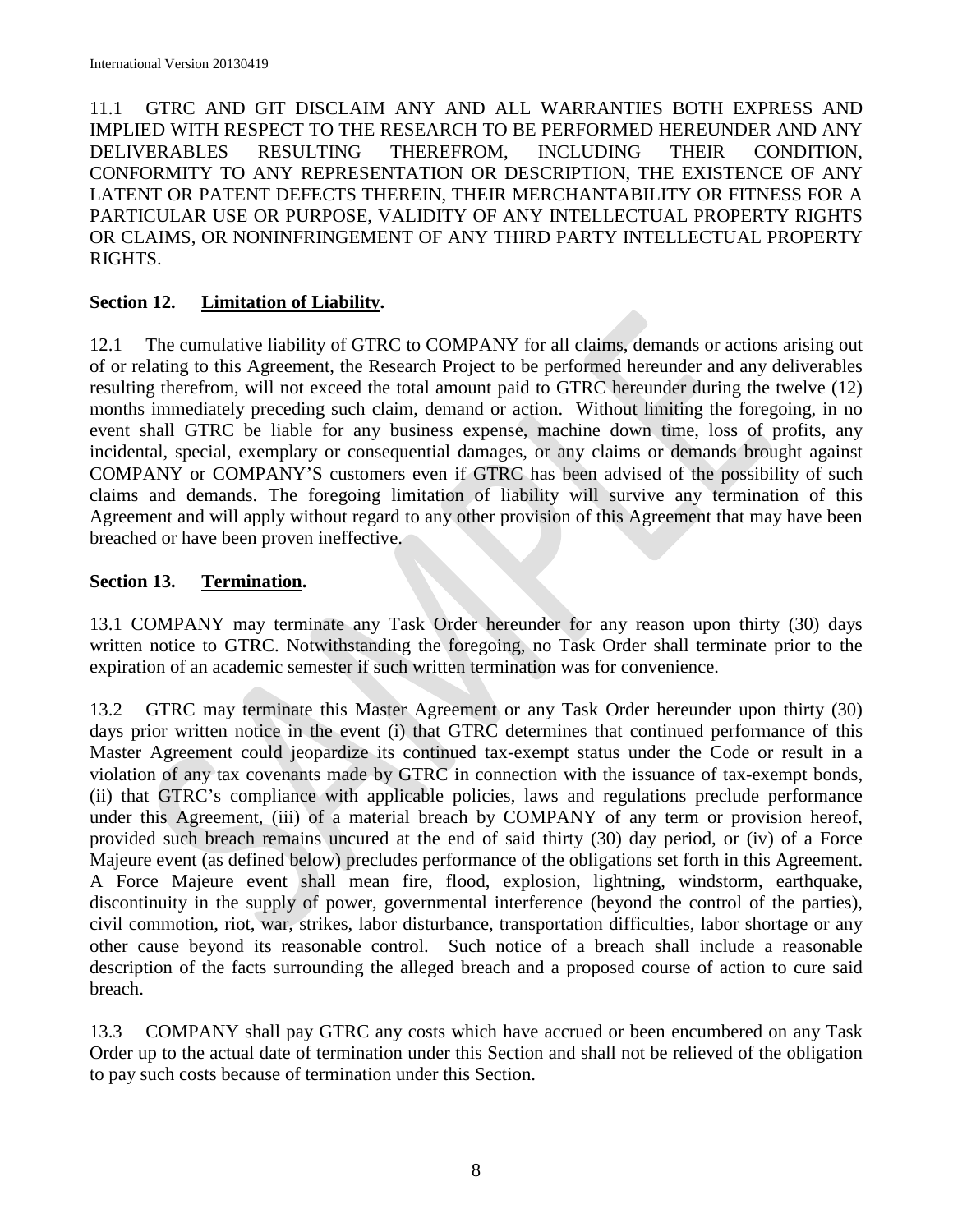## **Section 14. Export Control.**

14.1GTRC is subject to United States laws and regulations controlling the export of goods, software and technology including technical data, laboratory prototypes and other commodities, including "deemed exports" and shall to comply with all applicable laws and regulations including the Arms Export Control Act, the International Traffic in Arms Regulations ("ITAR"), the Export Administration Regulations ("EAR") and the laws and regulations implemented by the Office of Foreign Assets Control, U.S. Department of the Treasury ("OFAC"). Deemed export means any release of technology to a foreign national within the United States. Technology is released for export when it is (i) made available to foreign nationals for visual inspection, (ii) exchanged orally or (iii) made available by practice or application under the guidance of persons with knowledge of the technology. Diversion contrary to U.S. law is prohibited. The transfer of certain technical data, services and commodities may require a license from the cognizant agency of the United States Government and/or written assurances by COMPANY that it will not re-export or retransfer the data or commodities, to certain foreign countries without prior approval of the cognizant U.S. government agency. While GTRC agrees to reasonably cooperate in securing any license that the cognizant agency deems necessary in connection with this Agreement, GTRC cannot guarantee that such licenses will be granted. Notwithstanding anything to the contrary, if such required export license cannot be responsibly obtained from the concerned government agency, GTRC shall be exempted, without further action or liability, from all its obligations herein to convey any rights in or to intellectual property or otherwise deliver such intellectual property including but not limited to technical data.

14.2 COMPANY agrees to obtain permission from the U.S. government for the retransfer or re-export of any goods, software and technology that requires such authorization, including to any affiliate or subsidiary of COMPANY. COMPANY will not allow any U.S. origin goods, software or technology to be used for any purposes prohibited by the United States law, including, without limitation, support for terrorism or for the development, design, manufacture or production of nuclear, chemical or biological weapons of mass destruction.

14.3 The Parties understand and agree that compliance with all applicable laws and regulations including the Arms Export Control Act, ITAR, EAR, and the laws and regulations implemented by OFAC which adversely affect a Research Project and/or any deliverables under any Task Order hereunder or grant of intellectual property rights hereunder shall not constitute a breach of this Agreement.

14.4 The provisions of this Section shall survive termination or expiration of this Agreement.

## **Section 15. Compliance.**

15.1 Each party represents to the best of its knowledge and belief that it has not made or offered and that it will not make or offer with respect to the matters which are subject of this Agreement or any Task Order hereunder, any payment, gift, whether directly or through intermediaries, to or for the use of any public official (i.e. any person holding a legislative, administrative or judicial office, including any person exercising a public function for a public agency, a public enterprise or a public international organization), where such payment, gift, promise or advantage would violate the Foreign Corrupt Practices Act of 1977 of the United States, as amended by the Foreign Corrupt Practices Act Amendments of 1988 and as may be further amended and supplemented from time to time.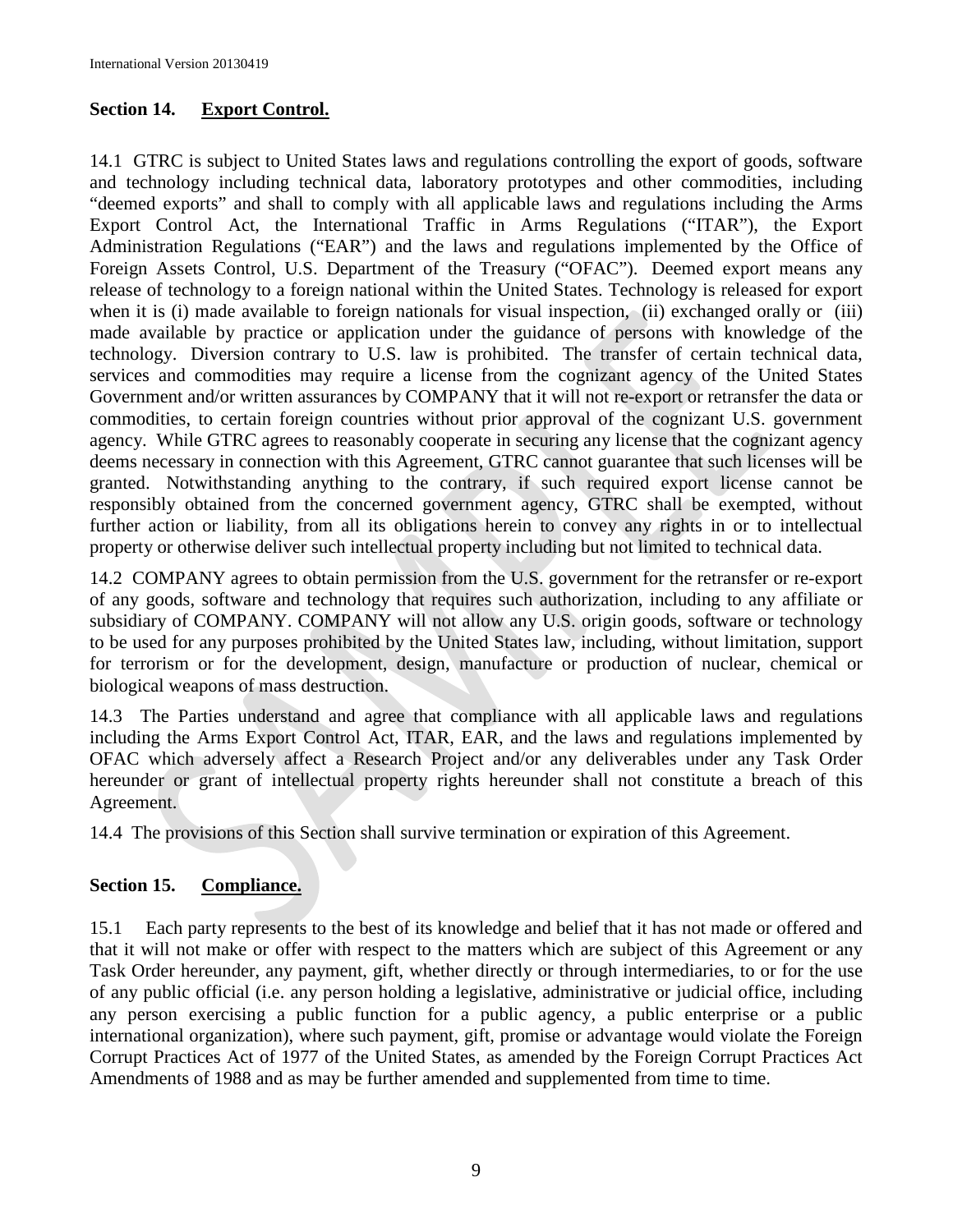15.2. The parties shall comply with all requirements set forth in Title 15 C.F.R. Part 760 (Restrictive Trade Practices or Boycotts) and all related regulations pertaining to boycotts of specific countries.

15.3. The parties shall comply with all requirements set forth in 18 U.S.C. §§1581 et. seq. (Peonage, Slavery, and Trafficking in Persons) and all related regulations.

15.4 The parties agree that all research performed under this Agreement or any Task Order hereunder shall comply with the nondiscrimination policies and equal employment opportunity policies of GIT, which may be amended from time to time.

15.5 The parties agree that all research performed under this Agreement or any Task Order hereunder will comply with all applicable policies, laws and regulations. Further, the parties agree that compliance with any such laws and regulations which adversely affect a Research Project and/or any deliverables under any Task Order hereunder or grant of intellectual property rights hereunder shall not constitute a breach of this Agreement.

## **Section 16. Equipment.**

16.1 COMPANY understands and agrees that GTRC shall hold title in any equipment and materials not expressly made part of a deliverable that GTRC purchases, acquires, or fabricates with funds provided by COMPANY as authorized under this Agreement.

## **Section 17. Miscellaneous.**

17.1 All notices and other communication given under this Agreement will be effective five (5) days following deposit in the United States mail or commercial courier service, postage prepaid and addressed to the Parties at their respective addresses set forth below unless by such notice a different person or address has been designated.

Office of Industry Engagement Georgia Tech Research Corporation 505 Tenth Street NW Atlanta, Georgia 30332-0420 USA Attention: Title: Associate Telephone: Fax Number: 404-894-6992 E-mail:

## **To GTRC for administrative matters: To COMPANY for administrative matters:**

Georgia Institute of Technology Atlanta, Georgia 30332-\_\_\_\_ USA Attn: Title: Project Director \_\_\_\_\_\_\_\_\_\_\_\_\_\_\_\_\_\_\_\_\_\_\_\_\_\_\_\_\_\_\_\_\_

**To GTRC for technical matters: To COMPANY for technical matters:**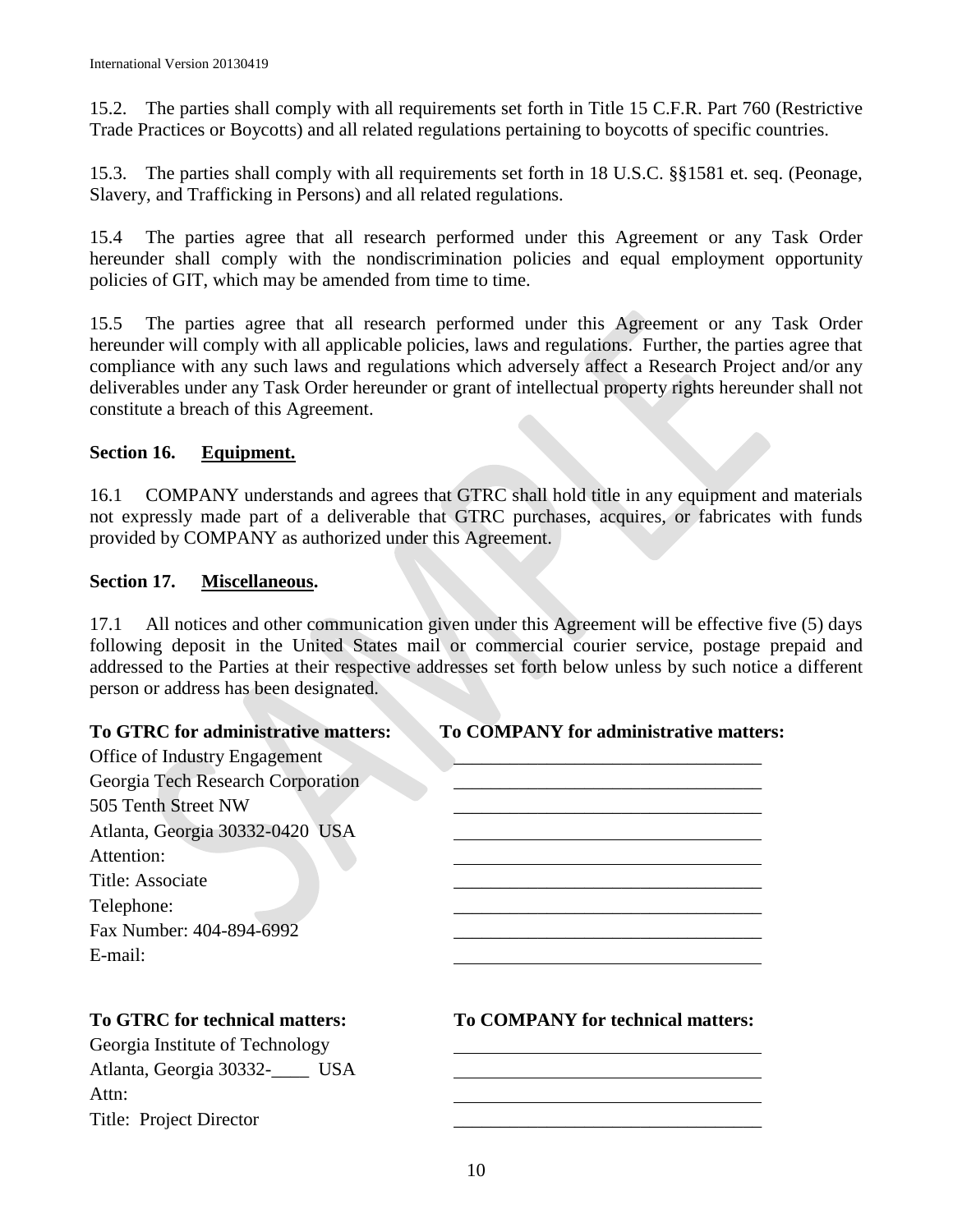| Telephone:  |  |
|-------------|--|
| Fax Number: |  |
| E-mail:     |  |

17.2 GTRC and COMPANY are and will remain independent contractors and nothing herein will be construed to create a partnership, agency or joint venture between the Parties for federal and state law purposes. Each Party will be responsible for wages, hours and conditions of employment of its respective personnel during the term of, and under, this Agreement.

17.3 All questions concerning the validity, operation, interpretation and construction of this Agreement will be governed by and determined in accordance with the laws of the State of Georgia, USA.

17.4 The Parties irrevocably and exclusively submit to the jurisdiction of the state and federal courts of or for the State of Georgia, USA, including the related appellate courts in any such action or proceeding and waive any rights to a jury trial. Personal jurisdiction over the Parties may be obtained by the mailing (postage prepaid) of a summons or similar legal document to the Party's address for notices under this Agreement.

17.5 No waiver by either Party of any breach of any provision hereof will constitute a waiver of any other breach of that provision or of any other provision hereof.

17.6 This Agreement sets forth the entire agreement and understanding between GTRC and COMPANY and merges all prior discussions between the Parties pertaining to the subject matter hereof; and neither Party will be bound by any conditions, definitions, warranties, understandings or representations with respect to the subject matter hereof except as expressly provided herein or in writing. This Agreement may not be modified or altered except by a written document executed by authorized representatives of both Parties. No provision contained in any standard form document issued by COMPANY, including but not limited to any purchase order or confirmation order, will be applicable, even if signed by the Parties, unless the Parties also execute a separate document expressly modifying this Agreement to include such provisions.

IN WITNESS WHEREOF, this Agreement has been duly executed by our duly authorized representatives on the day and year set forth below.

| <b>GEORGIA TECH RESEARCH</b><br><b>CORPORATION</b> | [COMPANY NAME]      |
|----------------------------------------------------|---------------------|
|                                                    | By: $\qquad \qquad$ |
|                                                    | Typed Name:         |
| Title:                                             | Title:              |
| Date:                                              | Date:               |

 $\overline{\phantom{a}}$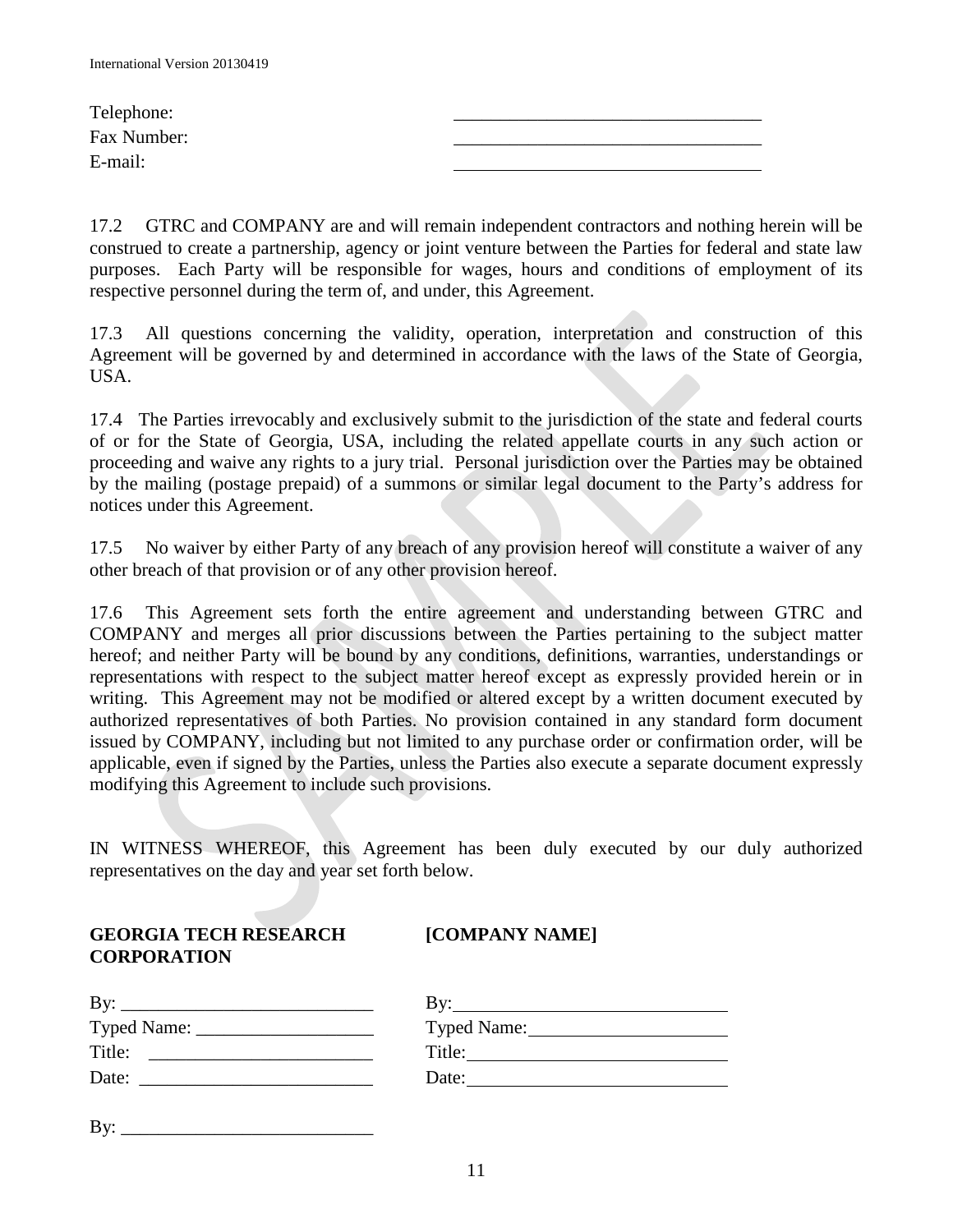International Version 20130419

| <b>Typed Name:</b> |  |  |
|--------------------|--|--|
| Title:             |  |  |
| Date:              |  |  |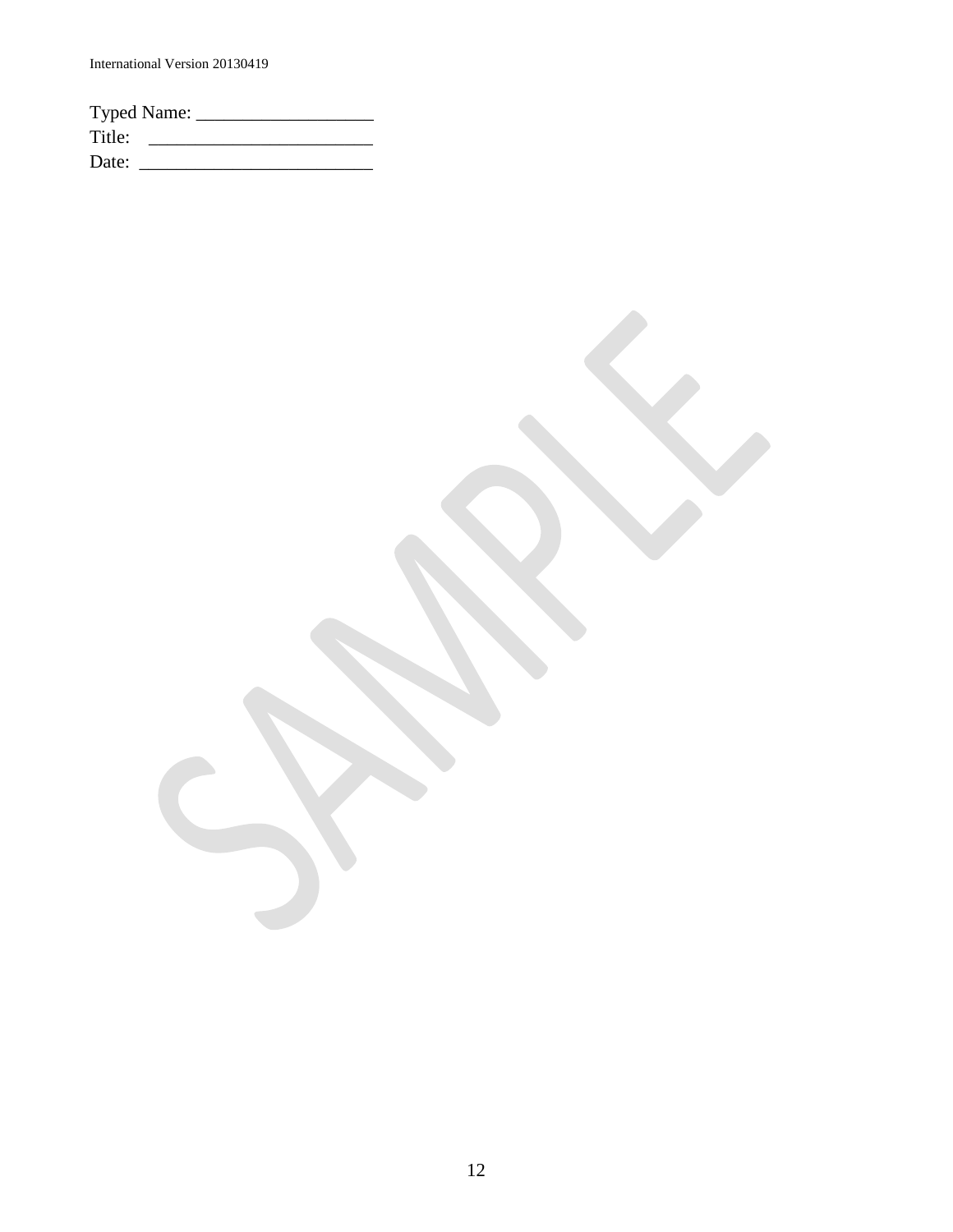## ATTACHMENT A

### **COMPANY**

#### **AND**

#### **GEORGIA TECH RESEARCH CORPORATION**

#### **BASIC RESEARCH TASK ORDER NUMBER \_\_\_\_\_\_**

Pursuant to the BASIC RESEARCH MASTER AGREEMENT between (COMPANY) and GEORGIA TECH RESEARCH CORPORATION (GTRC) dated and and effective until , GTRC will undertake this Task Order as follows:

- Work to be performed shall be in accordance with the scope of work attached.
- Total estimated cost and not-to-exceed amount for this Task Order ("Contract Cost Limitation") is \$**\_\_\_\_\_\_\_\_**.
- Project Background Intellectual Property:
- Period of performance is through
- Terms and conditions of the MASTER AGREEMENT apply.

#### ACKNOWLEDGED AND ACCEPTED:

Title: \_\_\_\_\_\_\_\_\_\_\_\_\_\_\_\_\_\_\_\_\_\_\_\_\_\_\_\_\_ Date:

### **GEORGIA TECH RESEARCH <b>[COMPANY NAME] CORPORATION**

| By: $\qquad \qquad$ | $\rm\,By:$<br>the control of the control of |
|---------------------|---------------------------------------------|
| Typed Name: _____   | Typed Name:                                 |
| Title:              | Title:                                      |
| Date:               | Date:                                       |
| By:                 |                                             |
| Typed Name:         |                                             |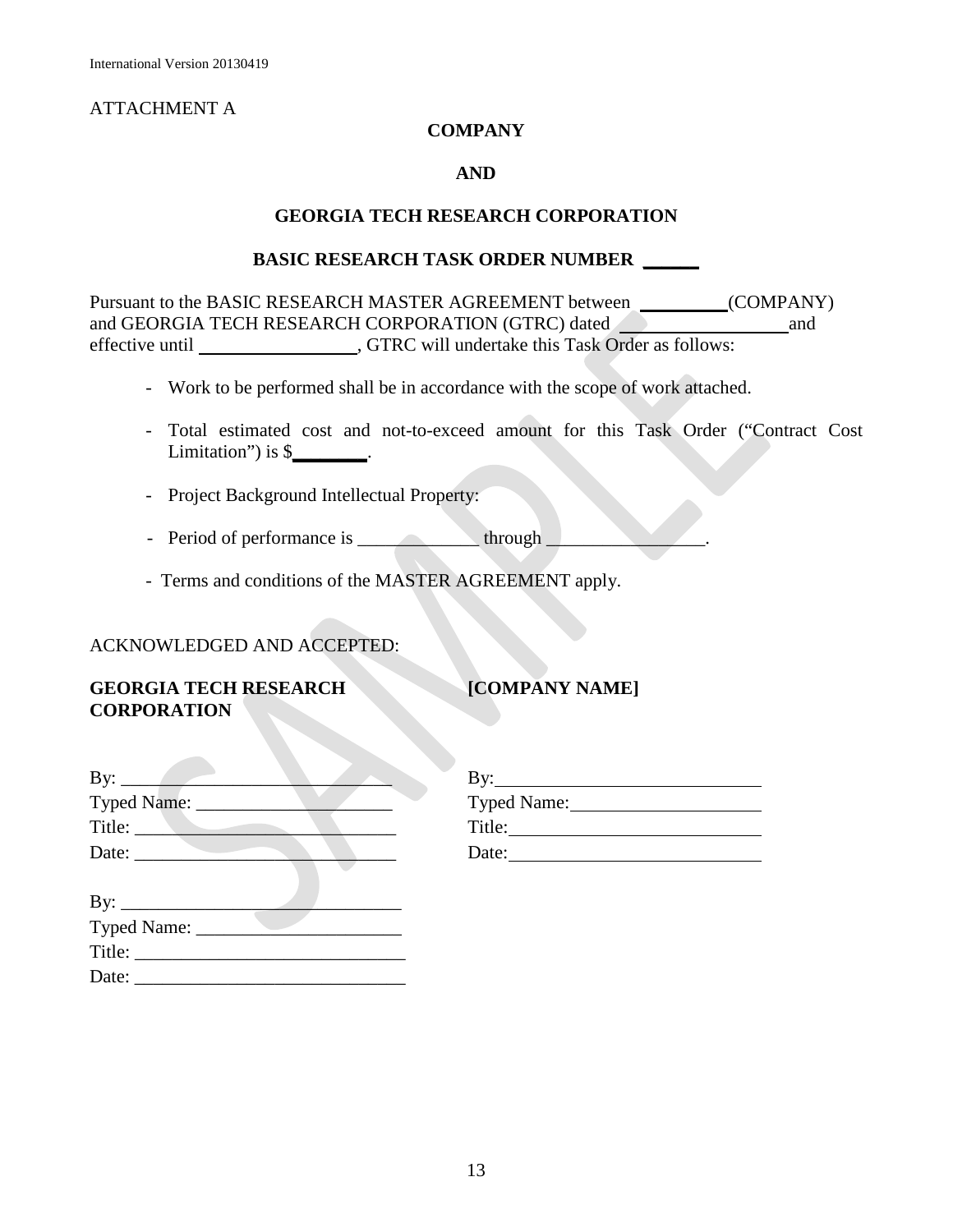## ATTACHMENT B

#### CONFIRMATORY LICENSE Georgia Tech Research Corporation

"\_\_\_\_\_\_\_\_\_\_\_\_\_\_\_\_\_\_\_\_\_\_\_\_\_\_\_\_\_\_\_\_\_\_\_\_\_\_\_\_\_\_\_\_\_\_\_\_\_\_\_\_\_\_"

Title of GTRC Sole Intellectual Property or Joint Intellectual Property:

GT Innovators(s):

GTRC ID:

#### WITNESSETH

WHEREAS, GTRC during the performance of research under Task Order Number of the Basic Research Master Agreement between GTRC and \_\_\_\_\_\_\_\_\_\_\_\_ ("COMPANY") dated \_\_\_\_\_\_\_, conceived or created GTRC Sole Intellectual Property or Joint Intellectual Property as described in the written description, attached hereto; and

WHEREAS, pursuant to Paragraph 8.2 (d) of the Basic Research Master Agreement ("Master Agreement"), upon written election, COMPANY is entitled to certain rights in and to GTRC Sole Intellectual Property, in accordance with the terms and conditions of the Master Agreement and as confirmed herein; and

NOW, THEREFORE, GTRC, in consideration of the foregoing and the promises contained herein and intending to be legally bound does hereby stipulate and confirm the following:

#### 1. DEFINED TERMS

1.1 Any capitalized term or word used but not defined herein shall have the same meaning as it is defined either in the Master Agreement or Task Order, whichever is applicable.

2. GRANT OF LICENSE

2.1 With respect to the GTRC Sole Intellectual Property to which GTRC has certain rights and interest in, subject to any applicable export control laws and regulations GTRC hereby grants to COMPANY a non-exclusive, royalty-free, paid-up license in the Field of Use (as defined in Master Agreement) to \_\_\_\_\_\_\_\_\_\_\_\_\_\_\_\_\_\_\_\_ ("Subject Invention").

2.2 Without limiting the provisions of Section 14 of the Master Agreement and hereby incorporating in full the terms and conditions of Section 14 of the Master Agreement, (i) COMPANY shall not export and/or re-export Subject Invention or any portion thereof, without fully and completely complying with any and all United States export or munitions control regulations and (ii) laws and any grant of intellectual property rights by GTRC to COMPANY hereunder, is specifically conditioned upon the compliance of such grant of intellectual property rights to applicable U.S. export control laws and regulations.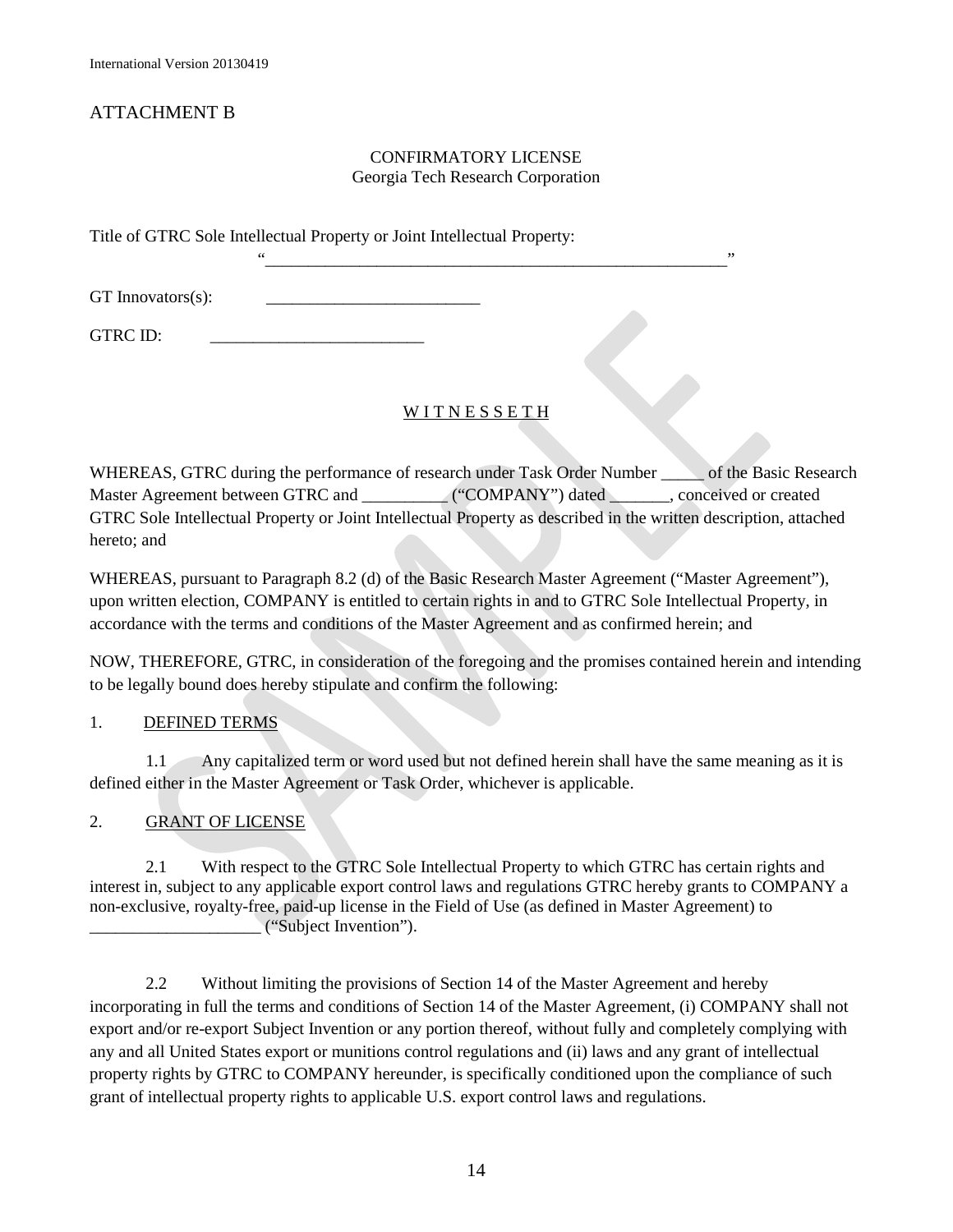#### International Version 20130419

2.3 Notwithstanding anything to the contrary contained herein, GTRC hereby reserves for itself and GIT and irrevocable, world-wide, fully-paid non-exclusive license in and to Subject Invention for educational and research and development purposes, whether alone or with a third party.

#### 3. CONSIDERATION

3.1 In consideration of the granting herein of the license as described above, COMPANY shall comply with the terms and conditions set forth in the Master Agreement and this Agreement including, but not limited to, making all payments due therein.

#### 4. NOTICE OF INFRINGEMENT

4.1 COMPANY shall notify GTRC of any known infringement or other unauthorized use of the Subject Invention licensed hereunder.

#### 5. INDEMNITY

5.1 COMPANY hereby indemnifies and holds harmless GTRC, GIT, and the Board of Regents of the University System of Georgia, and their employees, officers, board members and agents (hereinafter "Indemnitees") from and against all claims, suits, liabilities, damages, costs, fees, expenses or losses arising out of or resulting from COMPANY's performance under this Agreement, including but not limited to any third party claims against Indemnitees for patent, copyright, and/or trademark infringement and/or patent interference, and any damages, losses or liabilities whatsoever with respect to death or injury to any person and damage to any property arising from the possession, use or operation of products/services produced or sold by COMPANY or their customers in any manner whatsoever.

#### 6. DISCLAIMER AND LIMITATION OF LIABILITY

6.1 GTRC DISCLAIMS ANY AND ALL PROMISES, REPRESENTATIONS AND WARRANTIES WITH RESPECT TO THE TECHNOLOGY, INCLUDING ITS CONDITION, CONFORMITY TO ANY REPRESENTATION OR DESCRIPTION, THE EXISTENCE OF ANY LATENT OR PATENT DEFECTS THEREIN, ITS MERCHANTABILITY OR FITNESS FOR A PARTICULAR USE OR PURPOSE,VALIDITY OF ANY INTELLECTUAL PROPERTY RIGHTS OR CLAIMS, OR NONINFRINGEMENT OF ANY THIRD PARTY INTELLECTUAL PROPERTY RIGHTS.

6.2 In no event shall GTRC be liable for any use by COMPANY of the Subject Invention, or any loss, claim, damage or liability, of whatsoever kind or nature, which may arise from or in connection with COMPANY's performance under this Agreement.

#### 7. TERM AND TERMINATION

7.1 This Agreement shall commence upon the acknowledging signature of a duly authorized representative of COMPANY ("Effective Date") and shall continue (i) until the expiration of the last expiring patent covering the Subject Invention hereunder or (ii) in the case in which no patent claims the Subject Invention, for a period of twenty (20) years.